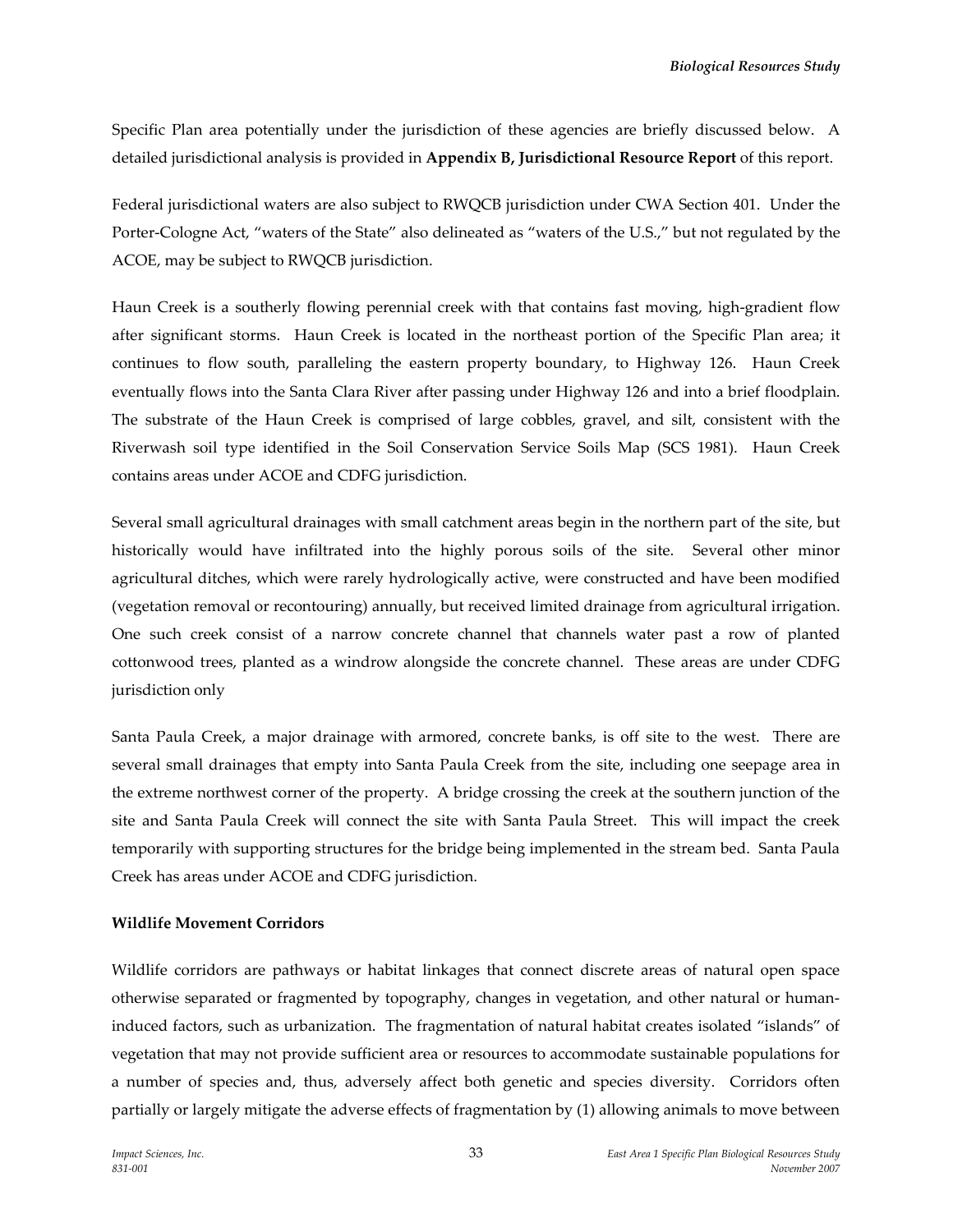remaining habitats to replenish depleted populations and increase the gene pool available; (2) providing escape routes from fire, predators, and human disturbances, thus reducing the risk that catastrophic events (such as fire or disease) will result in population or species extinction; and (3) serving as travel paths for individual animals moving throughout their home range in search of food, water, mates, and other needs, or for dispersing juveniles in search of new home ranges.

Santa Paula Creek, along the western border of the site, contains a channelized bed that may facilitate the movement of wildlife from the Topatopa Mountains to the Santa Clara River. This movement corridor is marginal habitat for movement purposes in that it contains relatively low amounts of vegetation cover, has concrete, armored banks, and borders residential neighborhoods.

Haun Creek along the eastern border of the site is considered part of a landscape linkage identified by the County of Ventura and the CDFG (County of Ventura, 2006). Landscape linkages are linear landscape elements that serve as corridors between historically connected habitat and natural areas, thereby facilitating wildlife movement between these natural areas. The corridor is viable due to ease of travel, native vegetation, and because of Haun Creek's connection with the Santa Clara River. Haun Creek constitutes the western boundary of this identified landscape linkage, which connects open space east of Santa Paula with open space to the south of Highway 126, and movement along the Santa Clara River bed.

As previously described in this report, the majority of the Specific Plan area itself is not in a natural state due to past and existing agricultural uses. Similar development and land use practices occur on the south, west, and east sides of the site. Santa Paula Creek has agriculture to the east and the City of Santa Paula to the west. Agriculture occurs on both sides of Haun Creek, the County and CDFG designated landscape linkage. Though many wildlife species utilizing the creek corridors for movement have the potential to periodically forage on the Specific Plan area, the majority of the site itself (except for Haun and Santa Paula Creeks) is not considered a part of this movement corridor nor part of any core habitat (County of Ventura, 2006). The corridor serves as a path of avoidance away from the agricultural uses present within the Specific Plan area.

### **RELATED PLANS AND POLICIES**

The following policies and regulations potentially apply to the biological resources associated with the Specific Plan area. Impacts that would conflict with these policies and regulations could be considered significant under Appendix G of the *State CEQA Guidelines* (see **Thresholds of Significance Criteria**).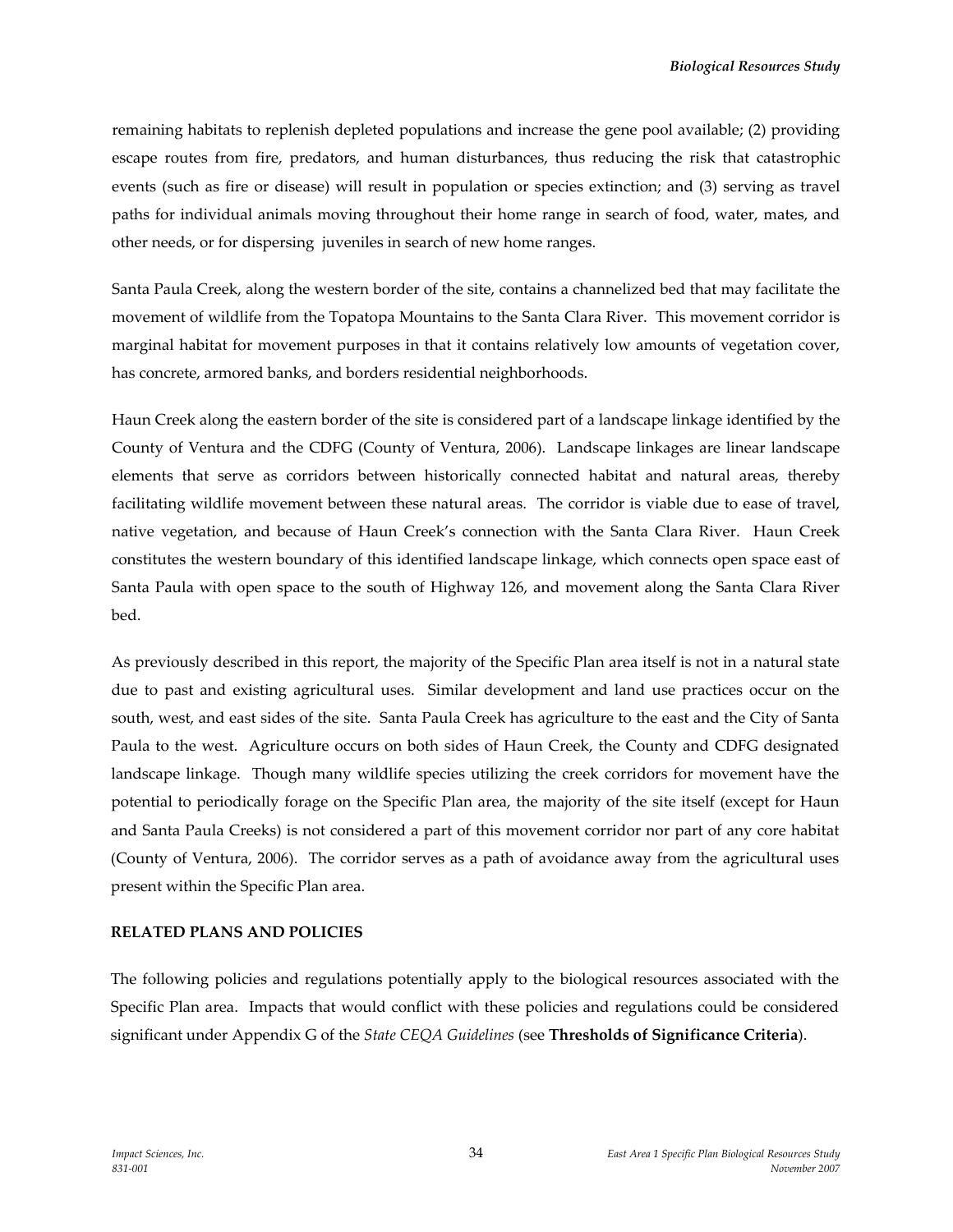#### **Federal Regulations and Plans**

#### *Federal Endangered Species Act*

Section 9 of the ESA prohibits the "take" of federally listed Threatened and Endangered species. The ESA defines take as any action that would harass, harm, pursue, hunt, shoot, wound, kill, trap, capture, or collect any Threatened or Endangered species. If a project may result in a take of a listed species and there is no nexus with any other federal agency, an Incidental Take Permit under Section  $10(a)(1)(B)$  of the ESA is required; a Habitat Conservation Plan (HCP) must accompany this permit application. If there is a nexus with a federal agency, an Incidental Take Permit under Section 7 of the ESA is required.

#### *Federal Clean Water Act*

Wetlands, drainages, and creeks may be under the jurisdiction of the ACOE under Section 404 of the Federal Clean Water Act. The ACOE has jurisdiction up to the "ordinary high water mark" of rivers, creeks, and streams that are considered "waters of the U.S." as defined by the Clean Water Act. If adjacent wetlands occur, the limits of jurisdiction extend beyond the ordinary high water mark to the outer edge of the wetlands. Wetlands are defined by ACOE as "those areas that are inundated or saturated by surface or groundwater at a frequency or duration to support, and under normal circumstances do support, a prevalence of vegetation typically adapted for life in saturated soil conditions" (ACOE 1987). The presence and extent of wetland areas are normally determined by examination of the vegetation, soils, and hydrology of a site. The ACOE definition of wetlands requires that all three wetland identification parameters be met. Any deposit of fill into "waters of the U.S.," including wetlands, requires the acquisition of a permit from the ACOE pursuant to Section 404 of the Federal Clean Water Act. Section 401 of the Federal Clean Water Act authorizes the State of California to certify federal permits and licenses. The state is implementing regulations to conduct certifications that are codified under the *California Code of Regulations* Title 23 Waters, Sections 3830 through 3869. Projects requiring an ACOE Section 404 Permit must submit materials for review to the appropriate RWQCB and request a Section 401 Certification.

The RWQCB has also assumed Section 402 authority, pursuant to the Clean Water Act, over discharges to "waters of the State." Land‐clearing activities over 1 acre may be subject to this permit.

### *Migratory Bird Treaty Act*

The project would also be subject to the requirements of the Migratory Bird Treaty Act (MBTA). This regulation protects all migratory birds and their nests, and makes it unlawful to take any migratory bird and their active nests.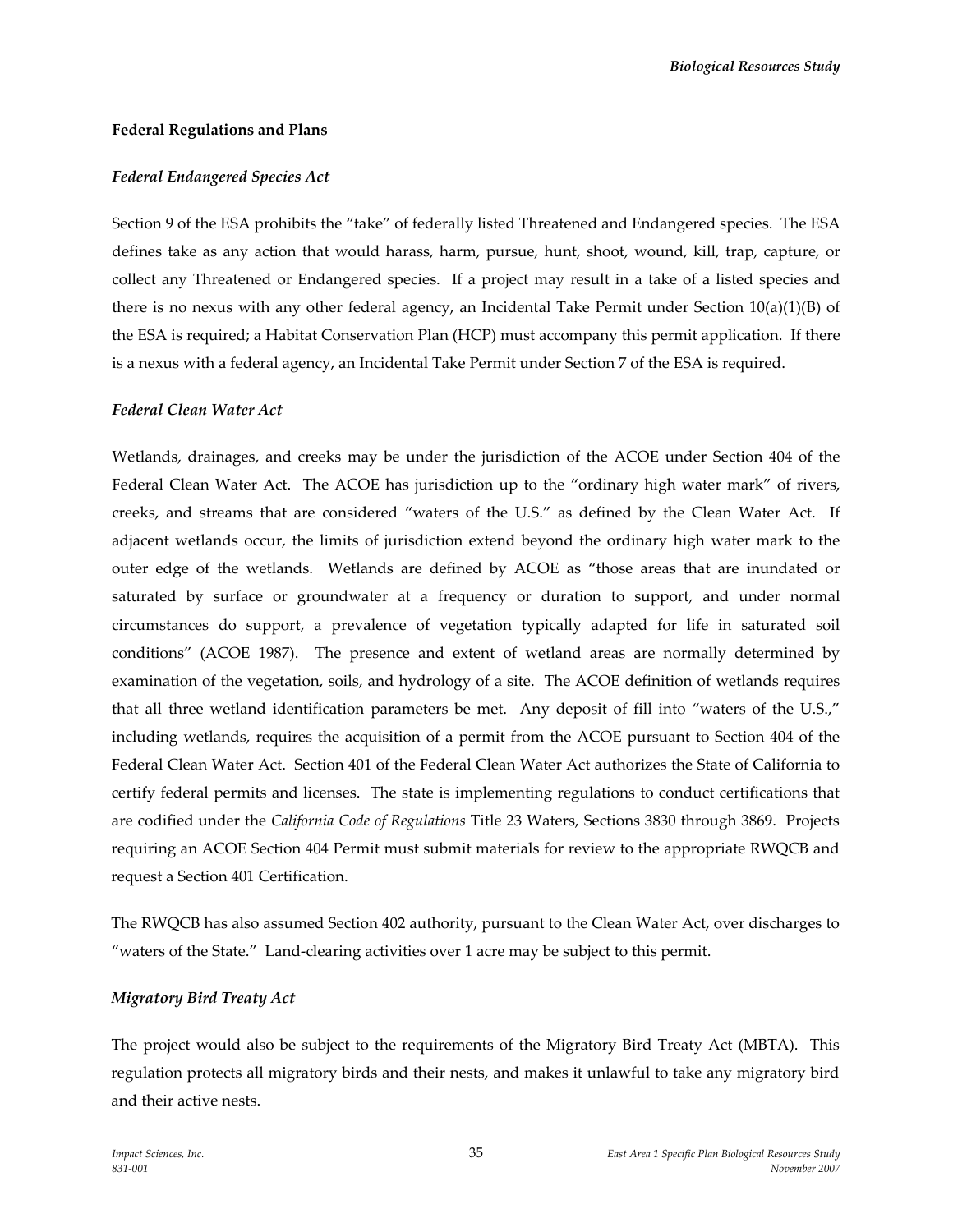### **Least Bell's Vireo Draft Recovery Plan**

If an individual of the least Bell's vireo is observed on site, the project would also be subject to the requirements of the Least Bell's Vireo Draft Recovery Plan. This plan outlines goals and objectives required for the delisting, through recovery, of the least Bell's vireo.

### **Southwestern Willow Flycatcher Final Recovery Plan**

If an individual of the Southwestern Willow Flycatcher is observed on site, the project would also be subject to the requirements of the Southwestern Willow Flycatcher Final Recovery Plan. This plan outlines goals and objectives required for the delisting, through recovery, of the Southwestern Willow Flycatcher.

### **State Regulations**

# *California Endangered Species Act*

Section 2080 of the CESA prohibits the take of state-listed Threatened and Endangered species. The CESA defines take as any action that would harass, harm, pursue, hunt, shoot, wound, kill, trap, capture, or collect any Threatened or Endangered species. If a project may result in take of a listed species, a permit pursuant to Section 2081 of CESA is required from the CDFG.

### *California Fish and Game Code (Sections 3503 and 3513)*

The project would also be subject to the requirements of Sections 3503 and 3513 of the California Fish and Game Code. These regulations protect all native birds and their nests and make it unlawful to take any migratory bird and their active nests.

# *California Fish and Game Code (Sections 1602)*

Streambeds are potentially subject to regulation by the CDFG under Sections 1602 of the California Fish and Game Code. A stream is defined under these regulations as a body of water that flows at least periodically or intermittently through a bed or channel having banks and that supports fish or other aquatic life. This definition includes watercourses having a surface or subsurface flow that supports or has supported riparian vegetation. CDFG generally asserts its jurisdiction to the edge of the riparian vegetation canopy associated with any stream. Any work within a streambed or the removal of associated riparian vegetation requires the acquisition of a Streambed Alteration Agreement from the CDFG.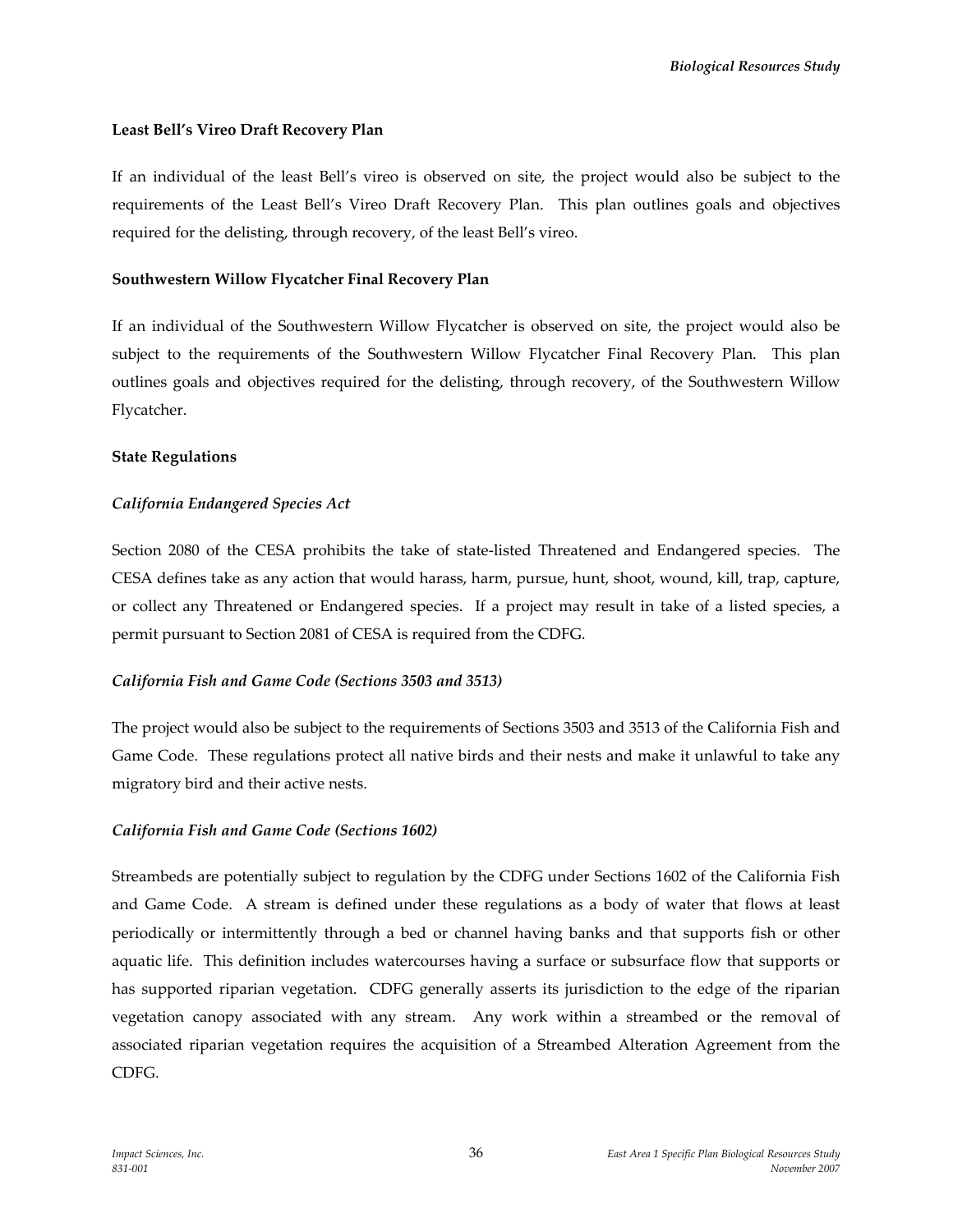### **City of Santa Paula General Plan**

The City of Santa Paula General Plan contains numerous goals, objective, and policies for land development. Those that are relevant to biological resources are identified in **Project Impacts**, with an analysis of project consistency.

### **THRESHOLDS OF SIGNIFICANCE CRITERIA**

According to Appendix G of the *State CEQA Guidelines*, a project may result in significant impact to biological resources if it would:

- 1. have a substantial adverse effect, either directly or through habitat modifications, on any species identified as a candidate, sensitive, or special status species in local or regional plans, policies, or regulations or by the CDFG or USFWS;
- 2. have a substantial adverse effect on any riparian habitat or other sensitive natural community identified in local or regional plans, policies, or regulations or by the CDFG or USFWS;
- 3. have a substantial adverse effect on federally protected wetlands as defined by Section 404 of the Clean Water Act (including, but not limited to, marsh, vernal pool, coastal, etc.) through direct removal, filling, hydrological interruption, or other means;
- 4. interfere substantially with the movement of any native resident or migratory fish or wildlife species or with established resident or migratory wildlife corridors, or impede the use of native wildlife nursery sites;
- 5. conflict with any local policies or ordinances protecting biological resources, such as a tree preservation policy or ordinance; and/or
- 6. conflict with the provisions of an adopted Habitat Conservation Plan, Natural Conservation Community Plan, or other approved local, regional, or state habitat conservation plan.

These criteria are directly related to the requirements of Section 15065(a) of the *State CEQA Guidelines*, which also states that a project may have a significant effect on the environment where it has the potential to:

- substantially reduce the habitat of a fish or wildlife species;
- cause a fish or wildlife population to drop below self‐sustaining levels;
- threaten to eliminate a plant or animal community; or
- substantially reduce the number or restrict the range of an Endangered, Rare, or Threatened species.

### These significance criteria were discussed above under the **Related Plans and Policies** heading.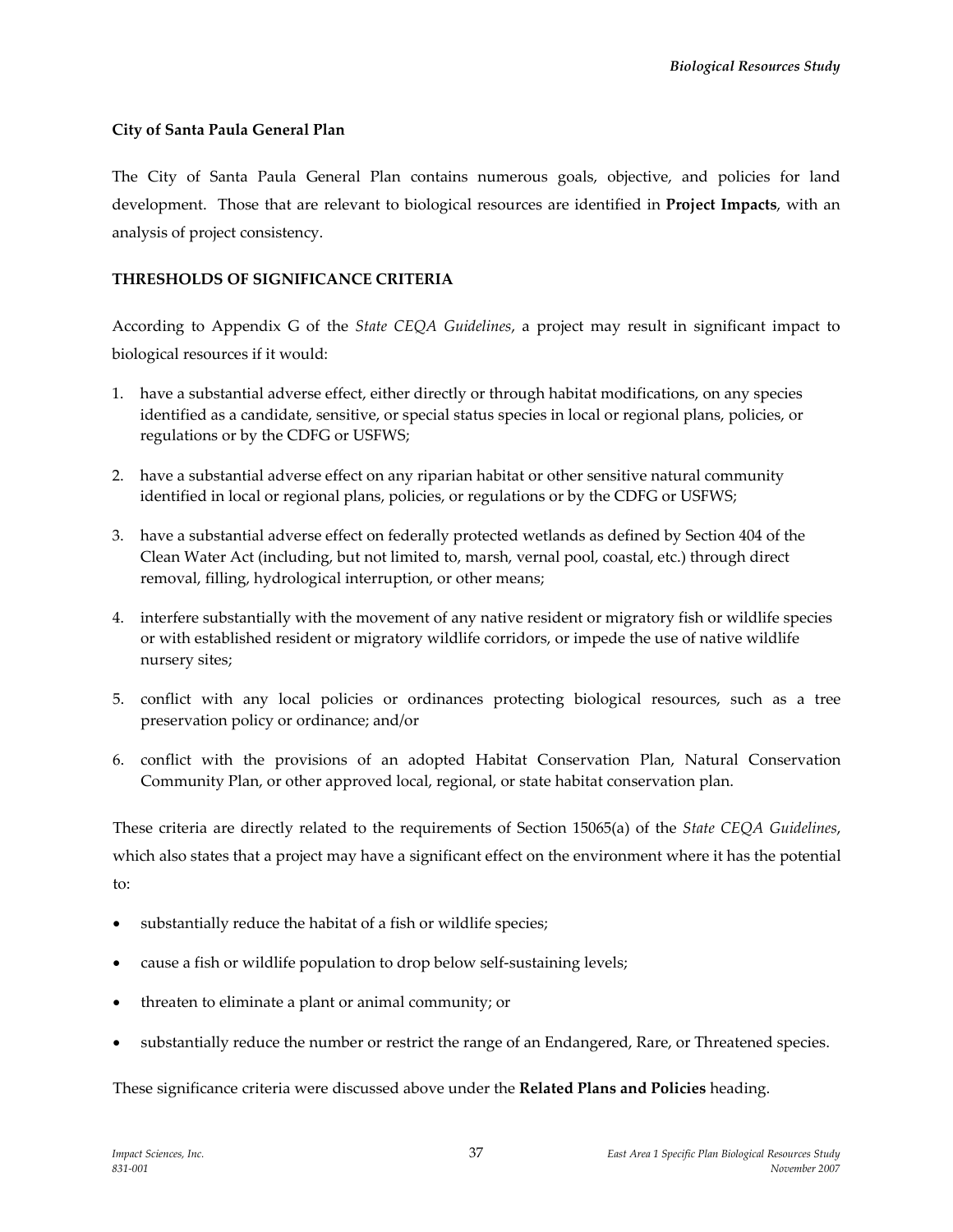#### **PROJECT IMPACTS**

Direct impacts typically represent the physical alteration (i.e., habitat degradation or loss) of biological conditions that are expected to occur within a project site as a result of project implementation. Indirect impacts are those reasonably foreseeable effects on remaining or adjacent biological resources that are expected to be caused by the project's subsequent implementation. Impacts can also be short- or longterm, depending on the duration of the effect on a given biological resource. Short-term impacts represent effects that are temporary, arising from direct impacts to biological resources during project implementation, but not after completion. Long-term impacts result in the permanent modification of a biological resource, caused by the project's subsequent implementation.

The physical alteration of habitat is not, in itself, a significant impact under CEQA. Significance is determined by comparing physical alteration of habitat against each of the significance threshold criteria defined above. For example, should the alteration of habitat result in the direct or indirect loss of or have an otherwise substantial adverse effect on a species identified as a "candidate, sensitive, or special‐status species in local or regional plans, policies, or regulations or by the CDFG or USFWS," impacts would be considered significant unless a project implements available or feasible mitigation that would reduce the impact to a less than significant level.

An evaluation of whether an impact on biological resources would be substantial and, therefore, a significant impact must consider both the resource and the significance threshold criteria. For example, because of the dependence of most plant and animal species on native habitats to satisfy various life cycle requirements, a habitat-based approach that addresses the overall biological value of a particular plant community or habitat area is appropriate when determining whether alteration of that habitat will substantially affect special-status species, sensitive habitats, wetlands, and movement corridors. The relative biological value of a particular habitat area—its functions and values—can be determined by such factors as disturbance history, biological diversity, its importance to particular plant and wildlife species, its uniqueness or sensitivity status, the surrounding environment, and the presence or absence of special‐status resources.

However, direct impacts with respect to specific plant and wildlife resources (e.g., active nests and individual plants and animals) are also evaluated and discussed when impacts on these resources, in and of themselves, could be considered significant or in conflict with local, state, and federal statutes or regulations. The significance of impacts with respect to direct impacts to individuals or populations of plant and animal species takes into consideration the number of individual plants or animals potentially affected; how common or uncommon the species is, both within the project site and from a regional perspective; and the sensitivity status if the species is considered of special status by resource agencies.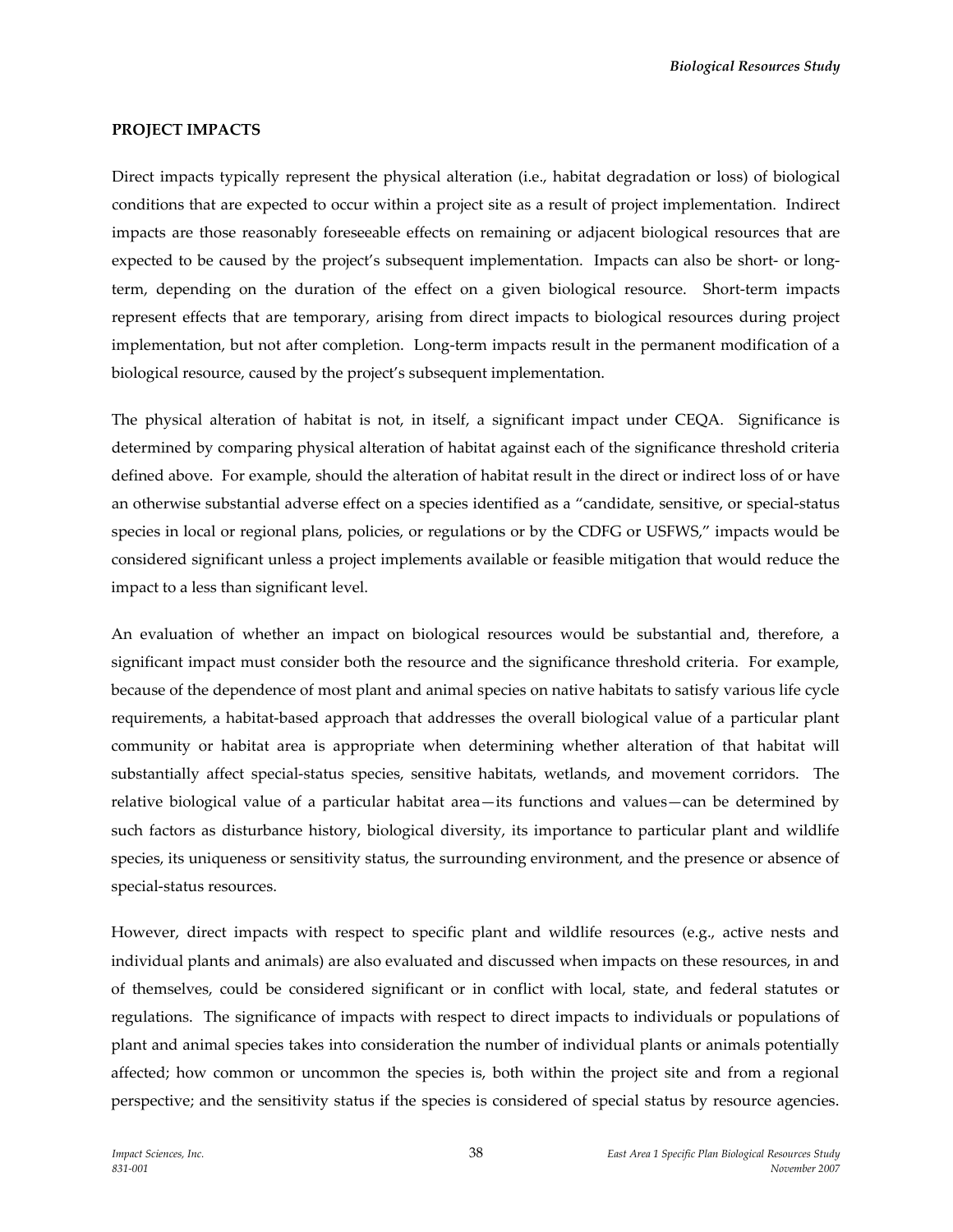These factors are evaluated based on the results of on‐site biological surveys and studies, results of literature and database reviews, discussions with biological experts, and established and recognized ecological and biodiversity theory and assumptions.

To identify plant communities that would be directly affected by the project's implementation, the project's boundary was evaluated and overlain on a map of the recently surveyed plant communities within the Specific Plan area. The plant communities occurring on site are shown in **Figure 1**. The total acreage of each plant community occurring on site was calculated within a GIS database. Total and impacted acreage of each community can be seen in **Table 3, Acreage of Plant Communities located on the East Area 1 Project Site** below.

**Table 3 Approximate Acreages of Plant Communities located on the East Area 1 Project Site**

|                                     | <b>Total Acres</b> | Acres    | Percent  | Acres     |
|-------------------------------------|--------------------|----------|----------|-----------|
| <b>Plant Community</b>              | Present            | Impacted | Impacted | Remaining |
| California Sagebrush Scrub          | 4.1                | 0.0      | $0.0\%$  | 4.1       |
| Coast Live Oak Woodland             | 2.8                | 0.0      | $0.0\%$  | 2.8       |
| Coast Prickly Pear Succulent Scrub  | 9.3                | 0.0      | $0.0\%$  | 9.3       |
| Coastal Sage Chaparral Scrub        | 17.8               | 0.0      | $0.0\%$  | 17.8      |
| Coyote Brush - California Sagebrush | 5.7                | 0.0      | $0.0\%$  | 5.7       |
| Scrub                               |                    |          |          |           |
| Fallow Agricultural Field           | 11.1               | 11.1     | 100%     | 0.0       |
| Mexican Elderberry Scrub            | 2.8                | 0.0      | $0.0\%$  | 2.8       |
| Mulefat Scrub                       | 1.8                | 0.0      | $0.0\%$  | 1.8       |
| Orchards                            | 406.0              | 351.0    | 86.5%    | 55.0      |
| Ornamental Landscaping              | 8.6                | 8.6      | 100%     | 0.0       |
| Radish Fields                       | 8.3                | 8.3      | 100%     | 0.0       |
| Southern Riparian Scrub             | 7.1                | 0.7      | 9.8%     | 6.4       |
| <b>Tree Windrows</b>                | 8.8                | 6.7      | 76.1%    | 2.1       |
| Totals                              | 494.2              | 386.4    | 78.2%    | 107.8     |
| Source: Impact Sciences Inc. 2007   |                    |          |          |           |

### **Direct Impacts**

**Impact 1** addresses potential project impacts in relation to the following CEQA significance criterion:

*Have a substantial adverse effect on any riparian habitat or other sensitive natural community identified in local or regional plans, policies, or regulations or by the CDFG or USFWS.*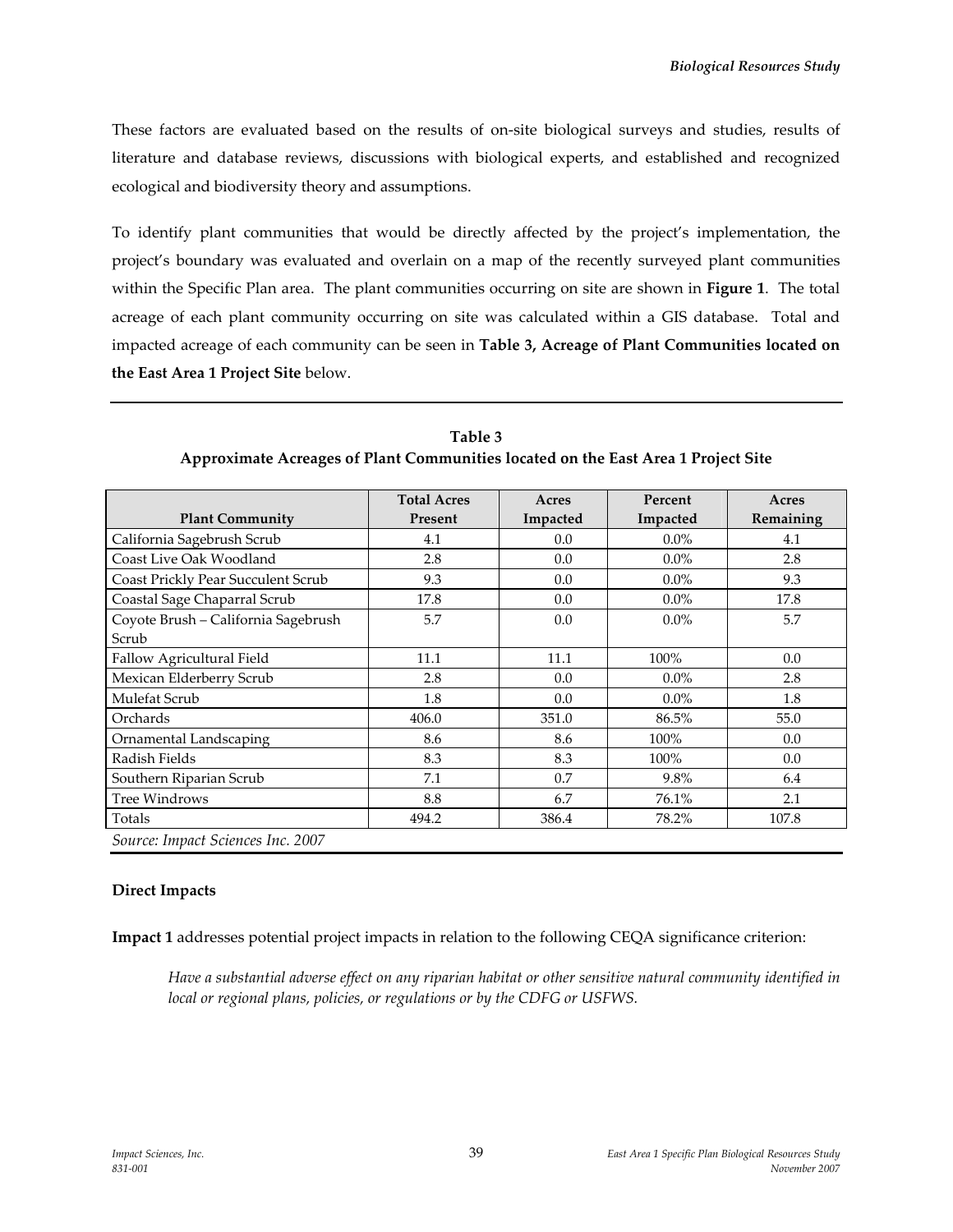# *Sensitive Natural Communities: Direct Loss of Southern Riparian Scrub and Coast Prickly Pear Succulent Scrub*

As shown in **Figure 1, Plant Communities of the East Area 1 Project Site**, several areas on site are characterized as Southern Riparian Scrub and Coast Prickly Pear Succulent Scrub. These two communities are considered "Rare" by the CDFG and of "high priority for inventory" (CNDDB 2003).

Implementation of the proposed project would result in the direct loss of 0.7 acre (1%) of Southern Riparian Scrub within the on‐site portion of Haun Creek in the northeast corner of the site as well as within several ephemeral drainages near the northern border of the proposed Specific Plan area. These drainages originate from the hills to the north. The Coast Prickly Pear Succulent Scrub will not be impacted, as the natural communities in the northern portion of the site are to be preserved as open space. Because of the ecological importance of Southern Riparian Scrub vegetation (including its value as nesting/foraging habitat for a variety of common and special‐status species), and the sensitivity of Southern Riparian Scrub, the loss of this community would be considered a significant impact. However, with implementation of **Mitigation Measure 1a**, which facilitates the re‐planting of the creek with native vegetation, the loss of 0.7 acre of this habitat on the project site will be mitigated to a less than significant level.

Impacts to a Southern California Steelhead Stream will consist of temporary framework during the construction of a bridge crossing Santa Paula Creek. These impacts will be short‐term, with construction taking place during the non-rainy season, from April 15 - October 15. In addition, with the implementation of **Mitigation Measure 3a,** which facilitates preventing the loss of any individuals of the Southern California steelhead, impacts are less than significant.

**Impact 2** addresses potential project impacts in relation to the following CEQA significance criterion:

*Substantially reduce the habitat of a fish or wildlife species.*

### *Loss of Foraging and Nesting Habitat for Common Wildlife Species*

The plant communities within the project site provide foraging and breeding habitat for a number of small mammals, reptiles, amphibians, and invertebrates that, in turn, provide a source of prey for a variety of common and special‐status birds (including passerines and both local and wintering raptors) and mammal species. The development of the site would remove approximately 351.0 acres of orchard habitat, 11 acres of fallow agricultural field, 8.6 acres of ornamental landscaping, 8.3 acres of radish fields, 6.7 acres of tree windrows, and 0.7 acre of Southern Riparian Scrub within Haun Creek. Although the agricultural habitats provide foraging and nesting opportunities for common reptile, mammal, and bird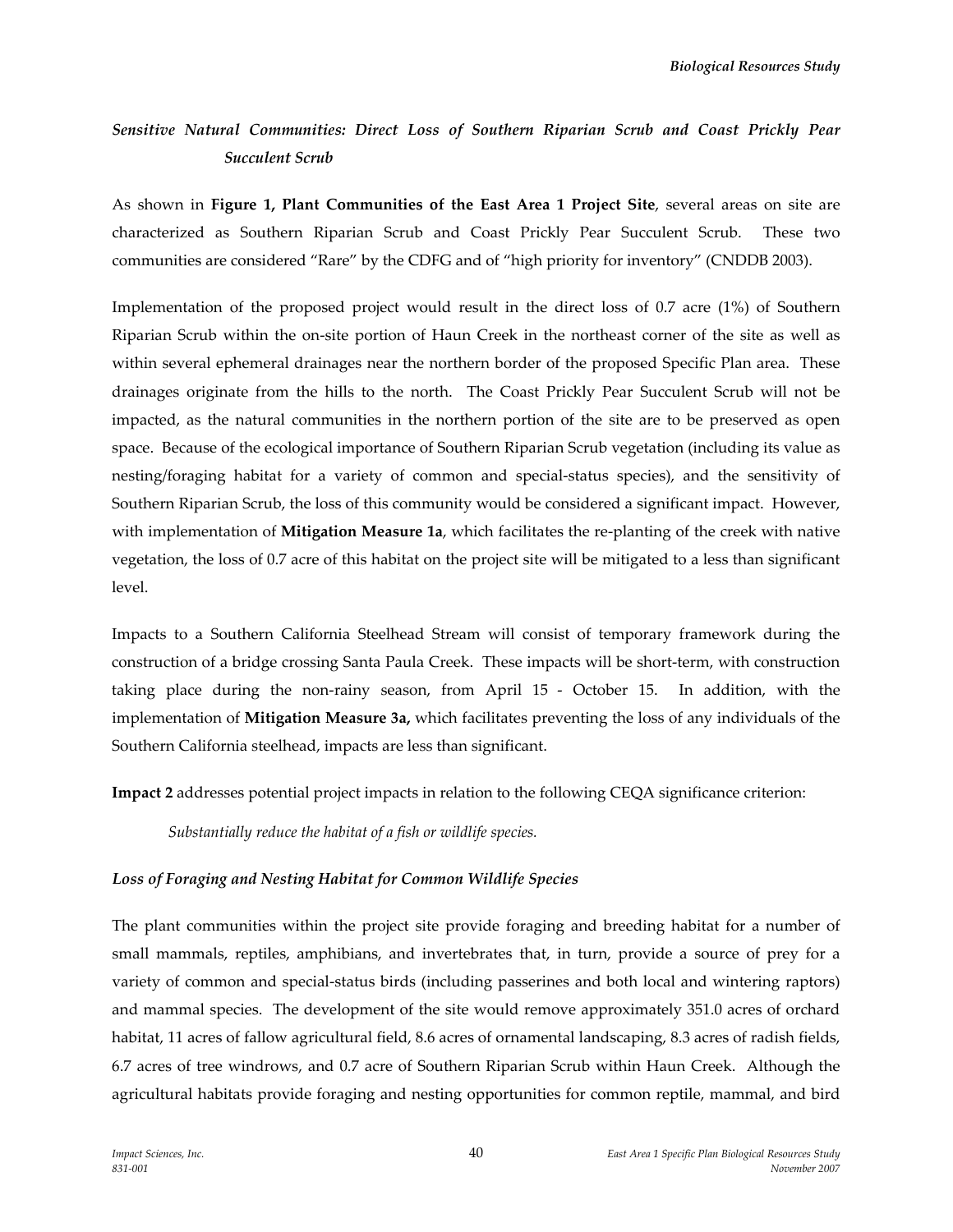species, the loss of this non-native vegetation would not substantially reduce the populations of native wildlife or their habitats. Existing foraging habitat consists of undeveloped land with native vegetation occurs to the north, with similar agricultural habitats adjacent to the east; therefore, this loss would not be considered a significant impact.

Approximately 0.7 acre of Southern Riparian Scrub, a sensitive natural community within Haun creek, will be impacted; however, with the implementation of **Mitigation Measure 1a**, which facilitates the re‐ planting of the creek with native vegetation, it will be mitigated to a less than significant impact. This is discussed above in **Impact 1. Sensitive Natural Communities: Direct Loss of Southern Riparian Scrub and Coastal Prickly Pear Succulent Scrub**. Short‐term impacts resulting from the vegetation removal could result in the loss of an active nest by a native bird species, which would constitute a significant impact. However, with implementation of **Mitigation Measures 2a–b**, which provides for the avoidance of any active nests found on the site prior to grading and construction, impacts are less than significant. The loss of habitat for special-status plant and wildlife species is addressed below.

Impacts to a Santa Paula Creek will consist of temporary framework during the construction of a bridge crossing the creek bed. Project construction would deter a limited number of wildlife from utilizing the project site as a foraging site. The presence of humans and equipment on the site would likely directly impact or scare away animals that would otherwise use the site to access the creek and vice versa. However, construction in Santa Paula Creek would be unlikely to result in significant impacts to foraging habitat within Santa Paula Creek, as most wildlife movement (with the exception of the movement of many bird species) occurs primarily in the evening, when no construction would occur. These impacts will be short-term, with construction taking place during the day, as well as during the non-rainy season, from April 15 - October 15. Therefore, impacts to foraging and nesting habitat associated with construction activities in Santa Paula Creek would be considered less than significant.

**Impact 3** addresses potential project impacts in relation to the following CEQA significance criterion:

*Cause a fish or wildlife population to drop below self‐sustaining levels.*

### *Direct Loss of Common Wildlife*

The loss of habitat, and construction and grading activities associated with the proposed project would directly disturb wildlife on the project site. Most species are expected to be displaced to adjacent areas, provided that suitable habitat is available at the onset of construction activity. However, wildlife that emigrates from the site is vulnerable to mortality by predation and unsuccessful competition for food and territory. Species of low mobility (particularly burrowing mammals, amphibians, and reptiles) could be eliminated during site preparation and construction.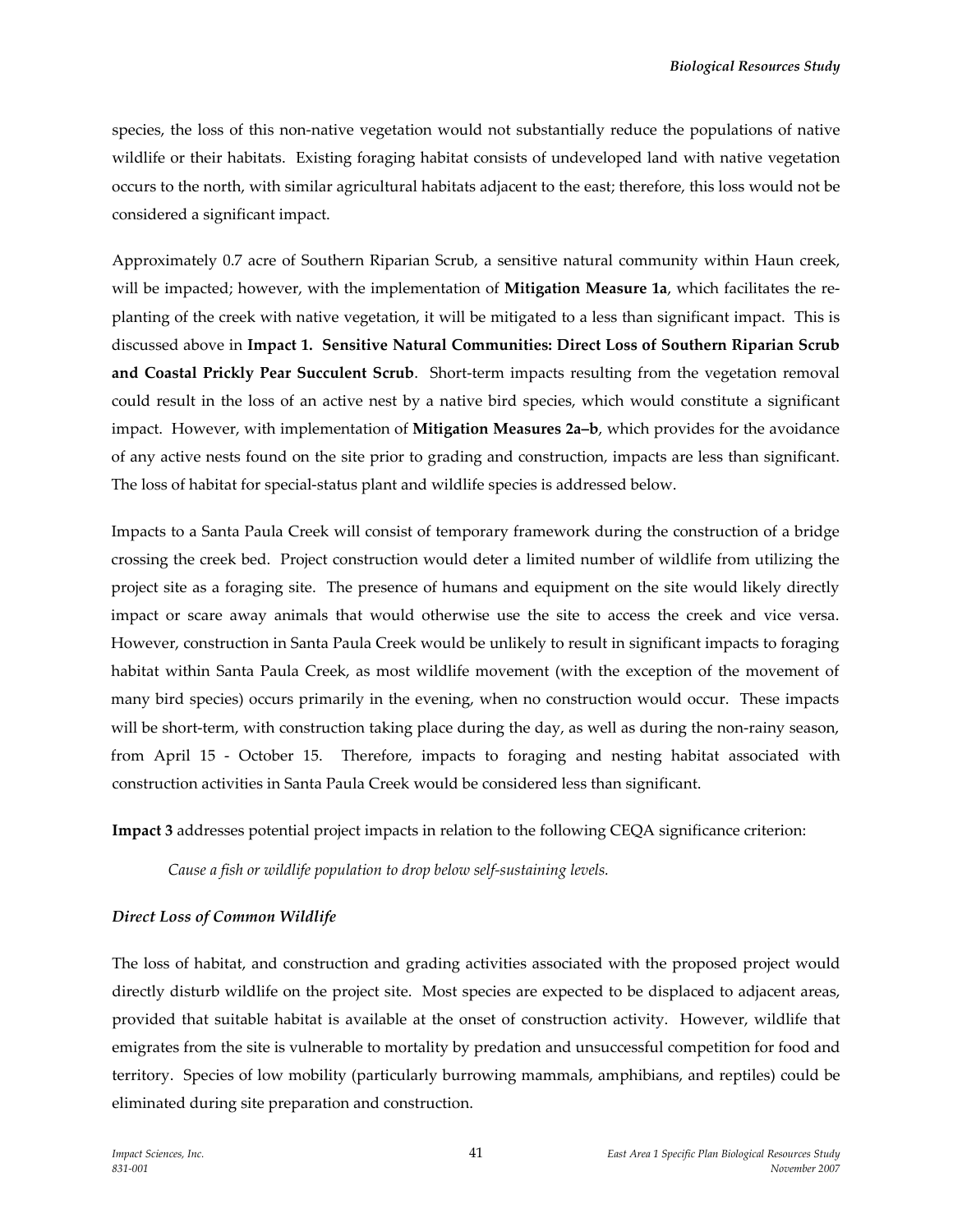Because of the disturbed, agricultural nature of the habitat within the majority of the development area, wildlife species diversity is expected to be relatively low. Total numbers of animals are also expected to be low, as the orchard habitats do not provide sufficient resources to support large populations. In addition, any animals that may be inadvertently lost as a result of grading activities are likely to be quite common species within the region. As such, project implementation would not reduce local or regional populations to below self‐sustaining levels or otherwise substantially affect common fish or wildlife species populations on or adjacent to the project site. Consequently, no significant impacts to common wildlife species are expected to occur as a result of project implementation.

However, several common bird species, including raptors, have the potential to nest within the proposed development area on the project site. Construction activities could result in the direct loss of active nests of common bird species or the abandonment of active nests by adult birds. The MBTA and the California Fish and Game Code consider the loss of active nests (nests with eggs or young) of all native bird species as unlawful. Consequently, the loss or abandonment of nests of common bird species as a result of construction‐related activities is considered a potentially significant impact and would conflict with state and federal laws. However, with implementation of **Mitigation Measure 2a‐b**, which provides for the avoidance of any active nests found on the site prior to grading and construction, impacts are considered less than significant.

Impacts to a Santa Paula Creek will consist of temporary framework during the construction of a bridge crossing the creek bed. These impacts will be short-term, with construction taking place during the nonrainy season, from April 15 ‐ October 15. In addition, with the implementation of **Mitigation Measure 3a,** which facilitates preventing the loss of any individuals of local fish species, impacts are less than significant.

**Impacts 4** through **6** address potential project impacts in relation to the following CEQA significance criteria:

*Have a substantial adverse effect, either directly or through habitat modifications, on any species identified* as a candidate, sensitive, or special status species in local or regional plans, policies, or regulations or by the *CDFG or USFWS.*

*Substantially reduce the number or restrict the range of an Endangered, Rare, or Threatened species.*

# *Direct Loss of Special Status Plant Species*

The potential for special‐status plant species to exist on site occurs in the northern, native portion of the Specific Plan area (see **Figure 1, Plant Communities of the East Area 1 Project Site**). This part of the site is outside the proposed development area, and will not be directly impacted by construction or grading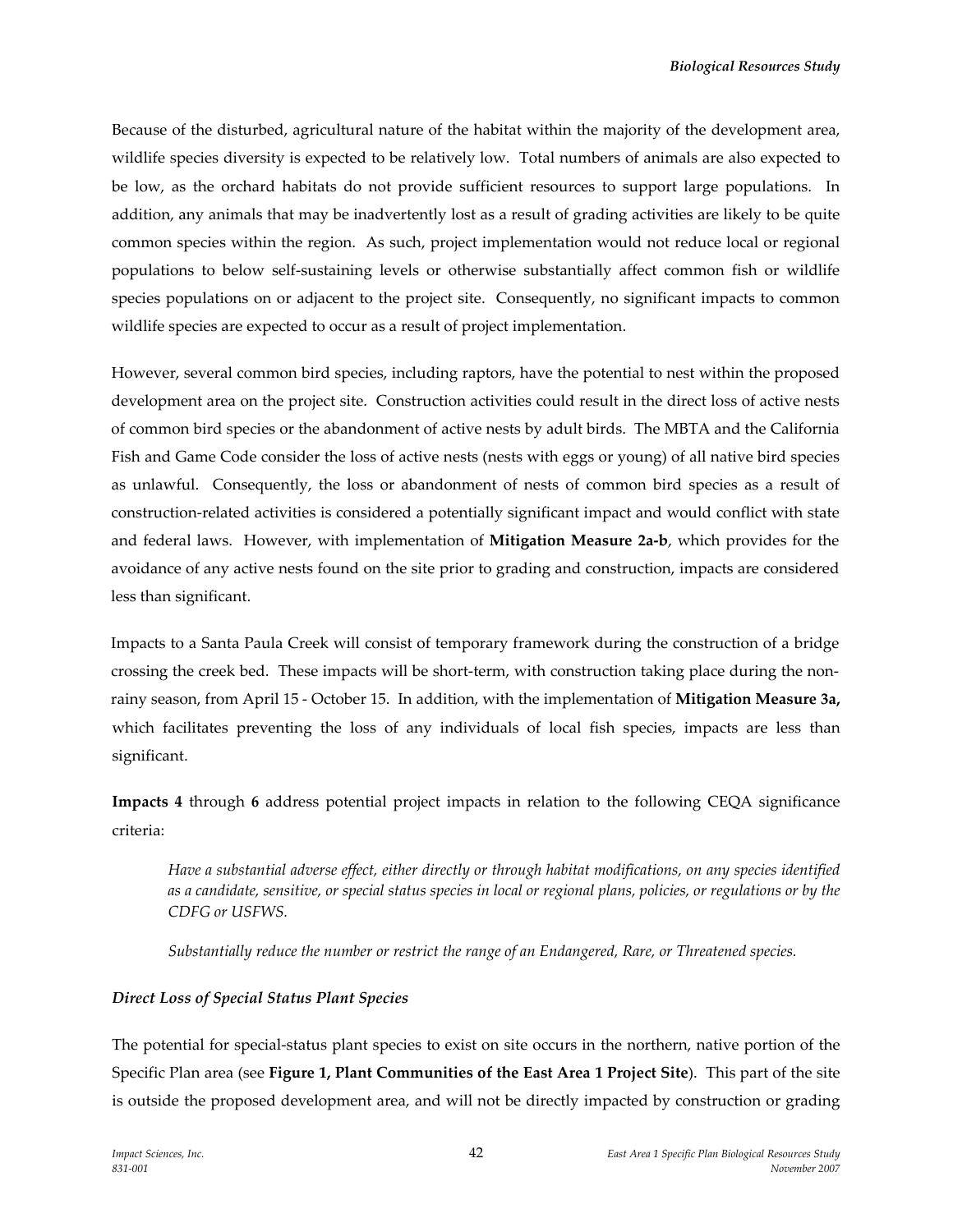activities. No special-status plant species have the potential to be within the impacted Fallow Agricultural Field, Orchard, Ornamental Landscaping, Radish Field, Southern Riparian Scrub, and Tree Windrow communities, or within Santa Paula Creek. Therefore, no direct loss of special-status plant species by habitat removal is expected to occur.

Indirect impacts resulting from increased human activity could cause the direct loss of potential special‐ status plant species within the open space areas. Impacts may result from the trampling of grounddwelling flora through recreational or maintenance activities; compaction of soils; increased amount of refuse, pollutants, and non‐native species in the area; or an increase in the chance of accidental fire occurrence. However, with the implementation of **Mitigation Measures 1b**, **7a**, and **8a**, impacts to potential special‐status plant species within the proposed open space areas are less than significant.

#### *Direct Loss of Special Status Wildlife Species*

Monarch butterfly *(Danaus plexippus)*: The monarch butterfly winters in Eucalyptus groves throughout coastal California. The wintering roost sites of these butterflies are protected by the CDFG. Several monarch butterflies were observed in and around the Eucalyptus windrows on site in October of 2006. However, the Eucalyptus windrows do not provide suitable wintering habitat for monarch colonies, as they are too exposed and do not afford enough wind and cold protection. In addition, no colonies have been observed on site during the months of November and December. Therefore, no direct loss of special-status insect species is expected to occur and as such, no impacts would result.

Arroyo chub *(Gila orcuttii),* Santa Ana sucker *(Catostomus santaanae)* and Southern California steelhead *(Oncorhynchus mykiss irideus)*,: The arroyo chub, Santa Ana sucker, and Southern California steelhead have known occurrences within Santa Paula Creek (CNDDB 2007). The section of Santa Paula Creek adjacent to the project site is considered critical habitat for the Southern California steelhead (USFWS 2007). Impacts to Santa Paula Creek will be temporary, consisting of falsework within the creek channel for the construction of a bridge. Although no permanent habitat loss will occur with the installation of the bridge, the loss of an individual of arroyo chub, Santa Ana sucker, or Southern California steelhead would be considered a significant impact under CEQA. With the implementation of **Mitigation Measure 3a**, impacts to special‐status fish within Santa Paula Creek are less than significant.

From the occurrences in Santa Paula Creek it was determined that Haun Creek has the potential for the arroyo chub and Santa Ana sucker to occur. Suitable habitat for the Southern California steelhead was not observed within Haun Creek. A focused survey conducted by Compliance Biology determined that these species do not occur within Haun Creek. Therefore, no direct loss of special‐status fish species is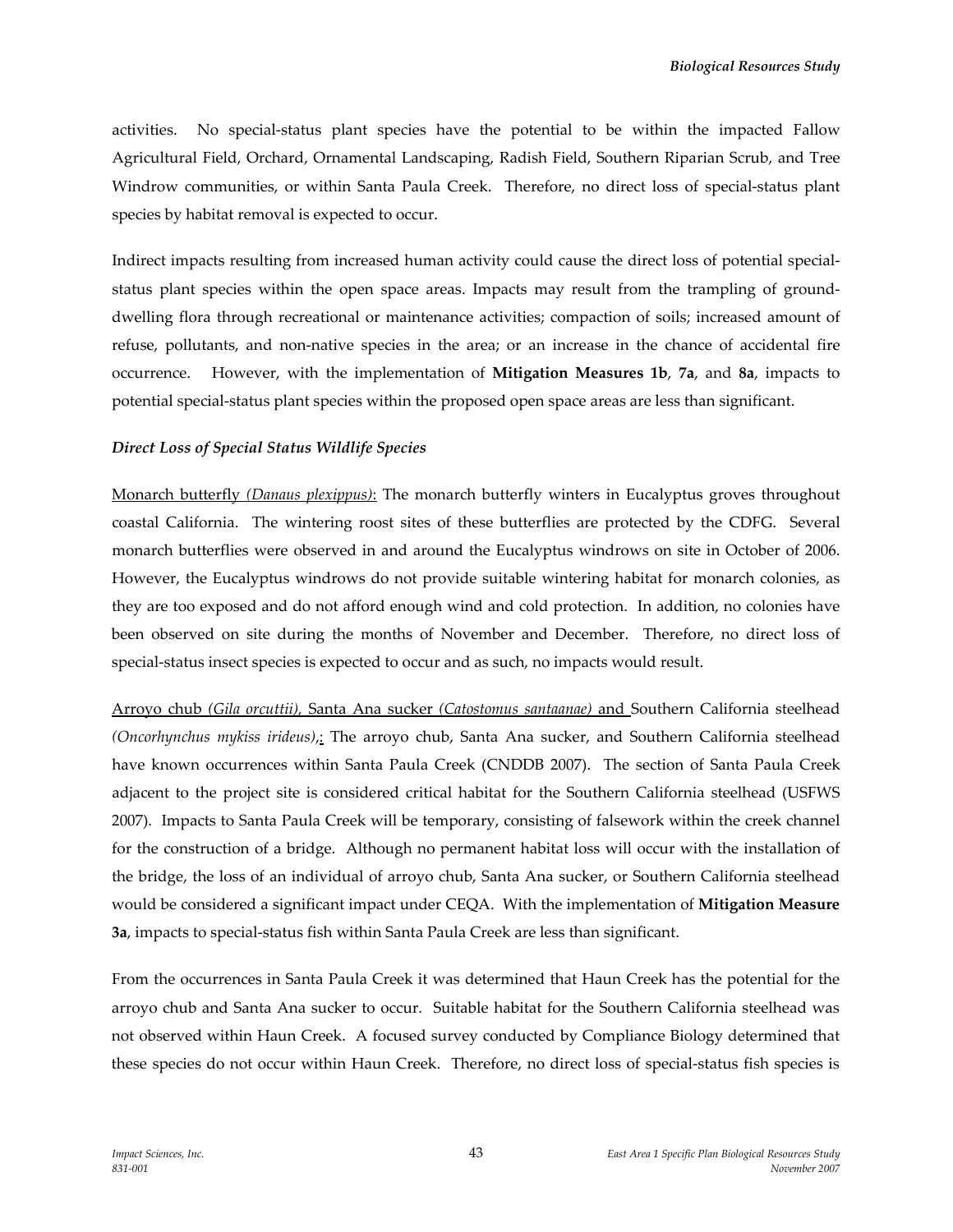expected to occur within Haun Creek and as such, no impacts would result. The results and methods of the focused survey are included in **Appendix A, Fish Survey Report**.

Silvery legless lizard *(Anniella pulchra pulchra)* and coast (San Diego) horned lizard *(Phrynosoma coronatum)*: The suitable habitat for the silvery legless lizard exists within the Coast Live Oak Woodland on site. The lizards would most likely occur within the oak duff or upper layer of soil, which contains appropriate amounts of soil moisture and gas exchange for this species to survive. The sandy soils on site also provide suitable habitat for the coast horned lizard, which has potential to be found in open areas within the coastal scrub habitats on site, such as Coastal Sage Chaparral Scrub and Coastal Prickly Pear Succulent Scrub. The area that these species could potentially occur in, that is the Coast Live Oak Woodland, California Sagebrush Scrub, Coastal Sage Chaparral Scrub, Coast Prickly Pear Succulent Scrub, and Coyote Brush–California Sagebrush Scrub communities, are outside the proposed development area and will not be directly impacted by the project. No loss of these two species is expected to occur; therefore no impacts would occur.

Two‐striped garter snake *(Thamnophis hammondii)*: The section of Santa Paula Creek found adjacent to the project site consists of a concrete bed with a gravel channel, void of vegetation. For these reasons Santa Paula Creek is not suitable habitat for the two-striped garter snake. However, the two-striped garter snake could potentially be found near water within Haun Creek, in which there are appropriate amounts of riparian vegetation for this species. Suitable habitat should also contain the two‐striped garter snake's primary food source, fish. However, no fish species were observed within Haun Creek during focused surveys performed in 2006 (**Appendix A, Fish Survey Report**). This report also states that no aquatic vertebrates are expected to occur within Haun Creek. The two‐striped garter snake is not expected to occur on site, and no loss of this species is expected to occur; therefore no impacts to this species would occur.

Cooper's hawk *(Accipiter cooperii*) and white‐tailed kite *(Elanus leucurus)*: Both of these raptor species have the potential to nest in several areas on site. The tree windrows and oak woodland on site provide suitable nesting locations for these species, which prefer large trees in isolated stands, generally surrounded by foraging habitat. A Cooper's hawk was observed foraging over the project site in December 2006. Construction-related activities could result in the direct loss of an active nest or the abandonment of an active nest by adult birds during that year's nesting season. Depending on the number and extent of nests within the project site that may be destroyed or removed, if any, the loss or abandonment of an active white‐tailed kite or Cooper's hawk nest would be a significant impact. However, with implementation of **Mitigation Measures 2a‐b**, which provides for the avoidance of any active nests found on the site prior to grading and construction, impacts are less than significant.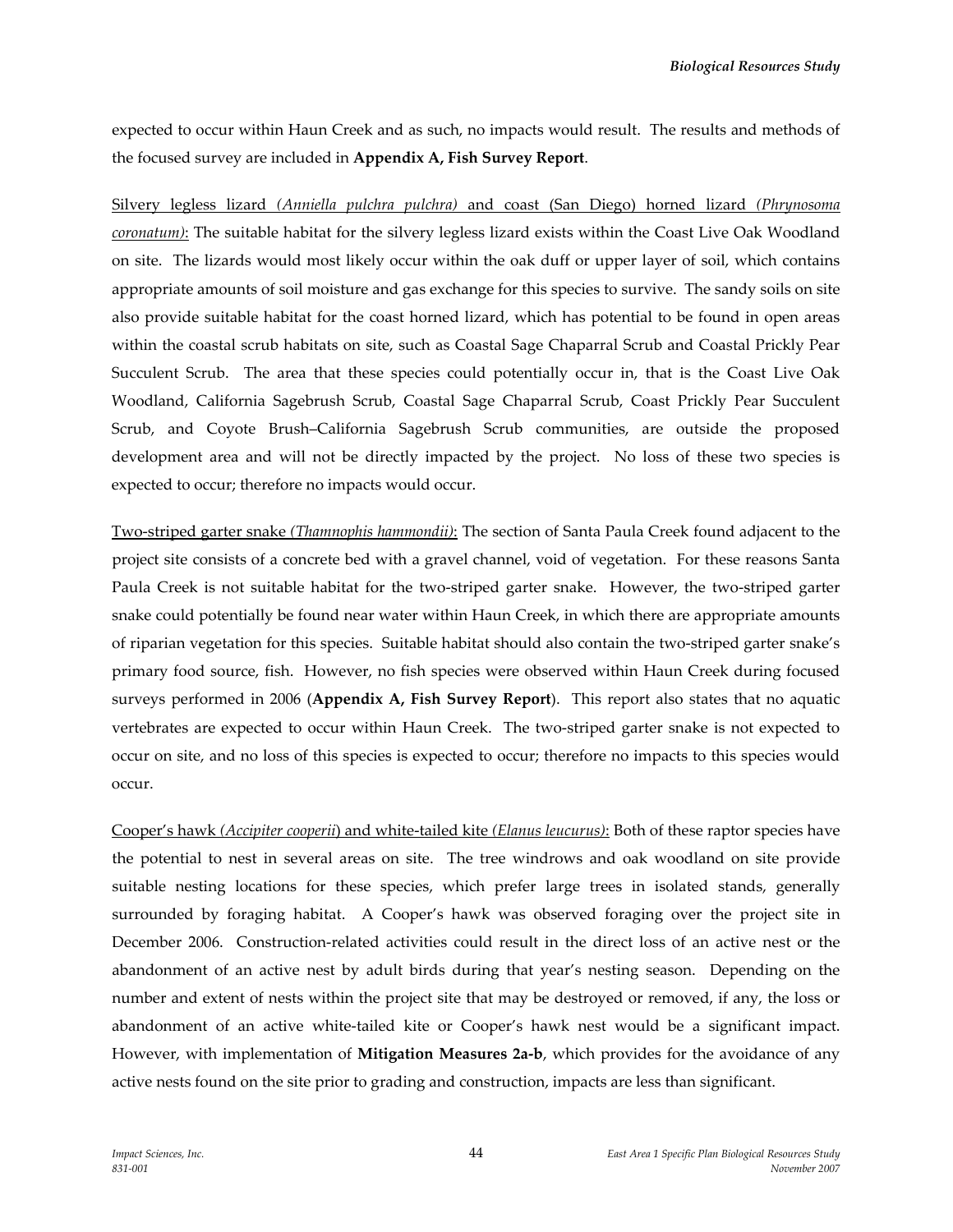Southern California rufous‐crowned sparrow *(Aimophila ruficeps canescens),* Bell's sage sparrow *(Amphispiza belli belli),* coastal cactus wren *(Campylorhyncus brunneicapillus sandiegensis),* and coastal California gnatcatcher *(Polioptila californica californica)*: The coastal scrub habitats located on site, especially the California Sagebrush Scrub and Coast Prickly Pear Succulent Scrub, contain suitable nesting habitat for the Southern California rufous‐crowned sparrow, Bell's sage sparrow, coastal cactus wren, and coastal California gnatcatcher. The area in which these species could potentially occur, the California Sagebrush Scrub, Coastal Sage Chaparral Scrub, Coast Prickly Pear Succulent Scrub and Coyote Brush–California Sagebrush Scrub communities, are outside the proposed development area and will not be directly impacted by the project. Therefore, no loss of these four species is expected to occur, and no impact would result.

Western burrowing owl *(Athene cunicularia)*: Marginal burrowing owl habitat occurs in the eastern area of the site, in a fallow agricultural field. Adjacent habitat includes citrus orchards to the west and south; avocado orchards to the north; and Haun Creek to the east; all of which are not suitable habitat for the species. Several ground squirrels were observed within this fallow agricultural field, as well as several burrows that could potentially be used by burrowing owls. While no burrowing owls were observed during the habitat assessment surveys conducted in 2006 (or during any other biological survey conducted at the project site during 2006), owls could move onto the site and nest within the known suitable burrows or within any new burrows that could have been constructed by ground squirrels on the sites since the 2006 surveys. In addition, burrowing owls could use on-site ground-squirrel (or other similar sized burrows) burrows for shelter during the non-breeding season. Should breeding or nonbreeding burrowing owls occur, construction‐related activities could result in the loss of individual owls that may be residing in on‐site burrows. The potential loss of individual burrowing owls and/or active nests would be a significant impact. However, with the implementation of **Mitigation Measure 3b**, which specifies measures to be taken to avoid the direct loss of any individual owls or active owl nests within potential burrow sites, the potential direct loss of burrowing owls would be reduced to a less than significant level.

Yellow warbler *(Dendroica petechia brewsteri)* and yellow‐breasted chat *(Icteria virens)*: The yellow warbler and yellow‐breasted chat are found in woodlands and thickets in riparian habitats. Habitat for these two species occurs in the Southern Riparian Scrub community on site, which is located in several of the drainages in the northern, uncultivated portion of the Specific Plan area as well as in Haun Creek. Santa Paula Creek does contain appropriate amounts of riparian vegetation for this species, and therefore does not support suitable habitat. Grading and construction activities are proposed to impact Haun Creek, and any construction‐related activities could result in the direct loss of an active nest or the abandonment of an active nest by adult birds during that year's nesting season. Depending on the number and extent of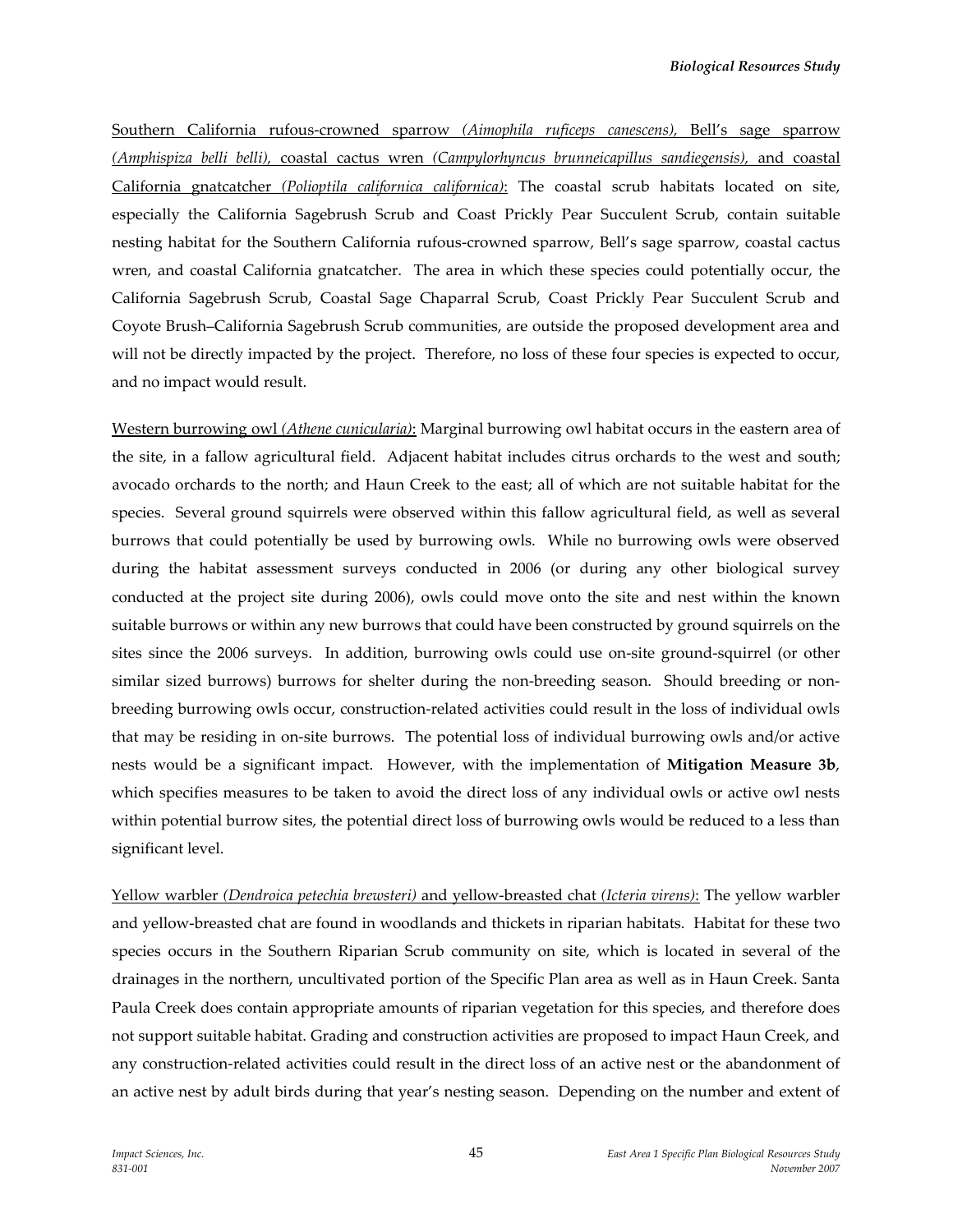nests, if any, that may be destroyed or removed, the loss or abandonment of an active yellow warbler or yellow‐breasted chat nest would be a significant impact. However, with implementation of **Mitigation Measures 2a‐b**, which provides for the avoidance of any active nests found on the site prior to grading/construction, impacts are less than significant.

Least Bell's vireo *(Vireo bellii pusillus)*: Areas containing willow trees and riparian vegetation, such as Haun Creek, could potentially be used as nesting habitat by the least Bell's vireo, a species which has been observed within the nearby Santa Clara River. Santa Paula Creek does contain appropriate amounts of riparian vegetation for this species, and therefore does not support suitable habitat. The applicant has retained a qualified biologist to conduct presence/absence surveys in accordance with the Least Bell's Vireo Survey Guidelines published by the USFWS (USFWS 2001). Presence/absence surveys are being conducted within the Specific Plan area, in Haun Creek specifically. The survey guidelines require eight visits during the period from April 10 to July 31. Site visits must be ten days apart, and conducted between dawn and 11:00 AM. All vireo detections are to be recorded and subsequently plotted to estimate the location and extent of habitats utilized. Surveys for the least Bell's vireo began on April 17, 2007, with six surveys performed to date. In these surveys, least Bell's vireo has not been observed. The subsequent report detailing the findings of this survey will be submitted as a supplement to this study.

Grading and construction activities are proposed to impact Haun Creek in two small sections. Most of the flow contributing to Haun Creek is the drainage area north of the project site. Starting in the Topatopa foothills and mountains, velocity flows are greatly increased prior to intercepting Haun Creek. This flow would be mitigated by detention basins with weirs. Both weirs will be broad‐crested and made of reinforced pre‐cast concrete, Armorflex, or other permanent hard surfaces. The weirs will consist of a low embankment built parallel and on the stream bank to divert some of the creek's flow. The creek would then flow within a trapezoidal channel, then over another weir and finally into an engineered detention basin. Once in this basin, it is drained through a storm drain pipe that restricts the outflow velocity.

Construction‐related activities could result in the direct loss of an active nest or the abandonment of an active nest by adult birds during that year's nesting season. Depending on the number and extent of nests within the project site that may be destroyed or removed, if any, the loss or abandonment of an active least Bell's vireo nest would be a significant impact. However, with implementation of **Mitigation Measures 2a‐b**, which provides for the avoidance of any active nests found on the site prior to grading and construction, impacts are less than significant.

Southwestern willow flycatcher *(Empidonax traillii extimus):* Areas containing willow trees and riparian vegetation, such as Haun Creek, could potentially be used as nesting habitat by the southwestern willow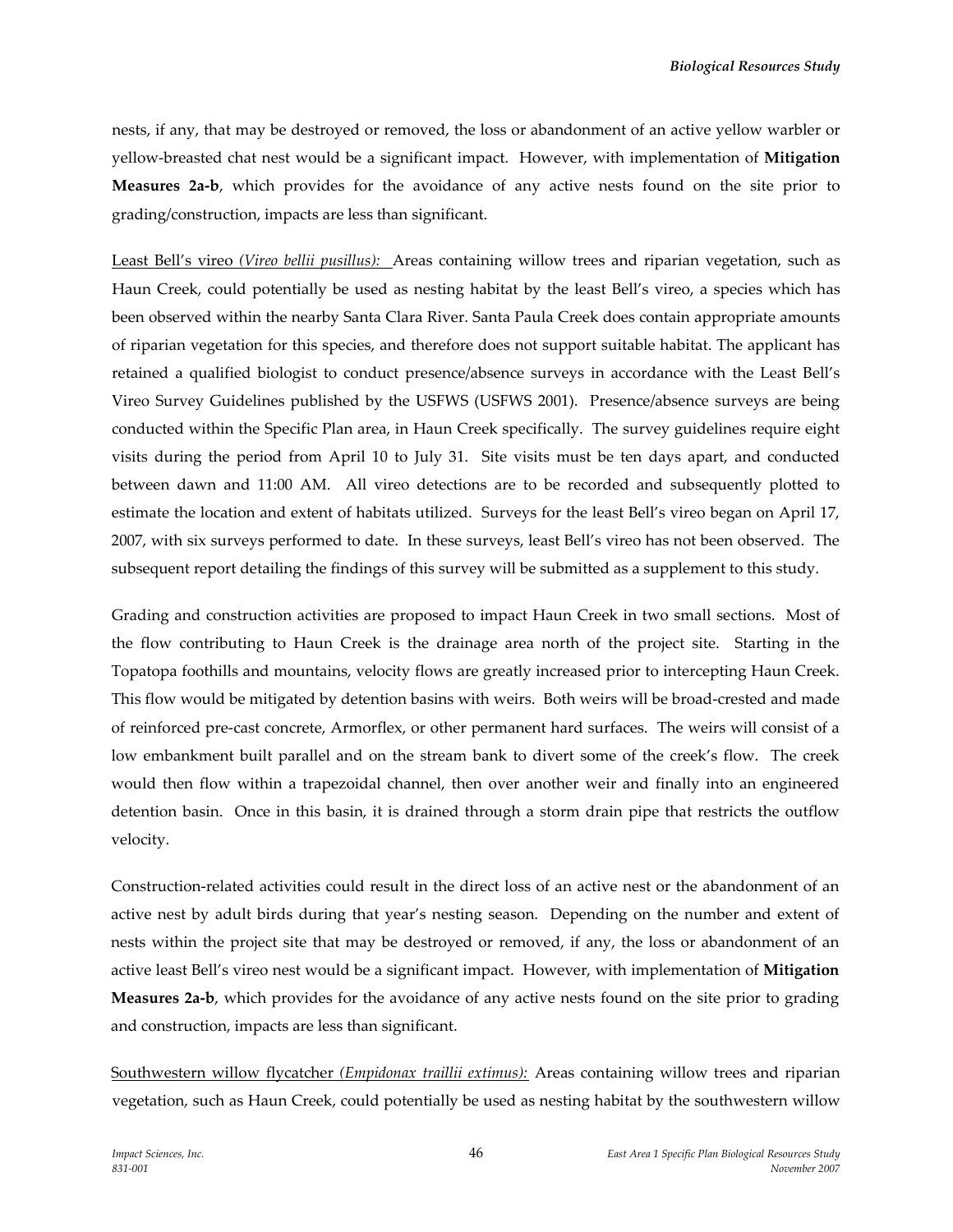flycatcher, a species which has been observed within the nearby Santa Clara River. Santa Paula Creek does contain appropriate amounts of riparian vegetation for this species, and therefore does not support suitable habitat. The applicant has retained a qualified biologist to conduct presence/absence surveys in accordance with the Southwestern Willow Flycatcher Protocol published by the USFWS (USFWS 2000). Presence/absence surveys are being conducted within the Specific Plan area, in Haun Creek specifically. Surveys for the southwestern willow flycatcher began on May 15, 2007 and are currently being conducted. The survey guidelines require one more visit during the period from June 1 to June 21, and three more visits during the period from June 22 to July 17. Site visits must be five days apart, and conducted between dawn and 11:00 AM, weather permitting. All southwestern willow flycatcher detections are to be recorded and subsequently plotted to estimate the location and extent of habitats utilized. Surveys will occur in potential habitat within Haun Creek, from the bridge at State Route 126 to the northern property boundary, approximately one linear mile. Three surveys for southwestern willow flycatcher have occurred; in these surveys no southwestern willow flycatchers have been detected. The subsequent report detailing the findings of this survey will be submitted as a supplement to this study.

Grading and construction activities are proposed to impact Haun Creek in two small sections. Most of the flow contributing to Haun Creek is the drainage area north of the project site. Starting in the Topatopa foothills and mountains, velocity flows are greatly increased prior to intercepting Haun Creek. This flow would be mitigated by detention basins with weirs. Both weirs will be broad‐crested and made of reinforced pre‐cast concrete, Armorflex, or other permanent hard surfaces. The weirs will consist of a low embankment built parallel and on the stream bank to divert some of the creek's flow. The creek would then flow within a trapezoidal channel, then over another weir and finally into an engineered detention basin. Once in this basin, it is drained through a storm drain pipe that restricts the outflow velocity. Focused surveys conducted for this species did not indicate presence within Hahn Creek.

Construction‐related activities could result in the direct loss of an active nest or the abandonment of an active nest by adult birds during that year's nesting season. Depending on the number and extent of nests within the project site that may be destroyed or removed, if any, the loss or abandonment of an active southwestern willow flycatcher nest would be a significant impact. However, with implementation of **Mitigation Measures 2a‐b**, which provides for the avoidance of any active nests found on the site prior to grading and construction, impacts are less than significant.

California horned lark *(Eremophila alpestris actia):* The fallow agricultural field along Haun Creek in the eastern portion of the site is suitable nesting for the California horned lark. This species prefers open ground and grassland habitats, and will nest in a slight depression on bare ground. Construction‐related activities could result in the direct loss of an active nest or the abandonment of an active nest by adult birds during that year's nesting season. Depending on the number and extent of nests within the project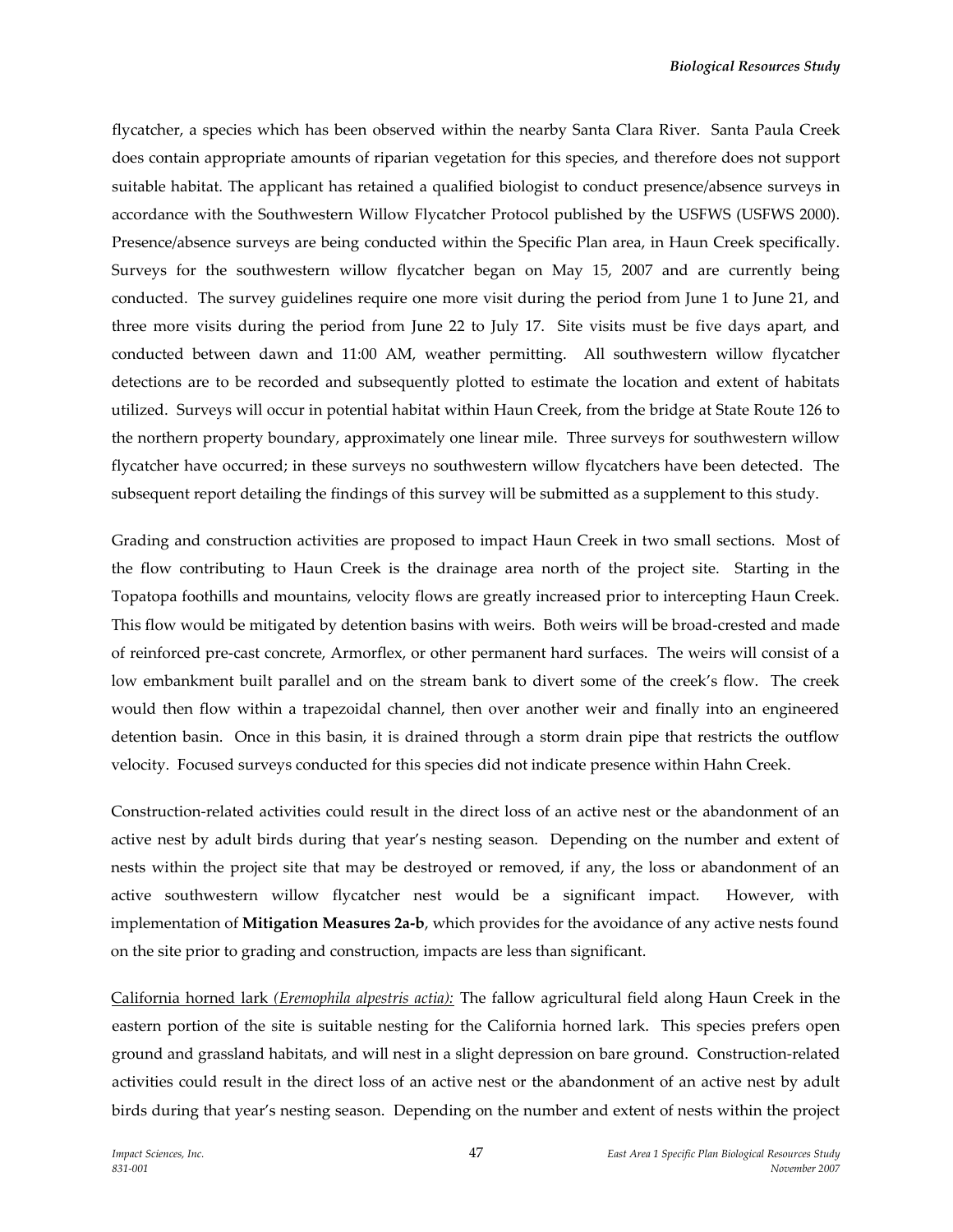site that may be destroyed or removed, if any, the loss or abandonment of an active California horned lark nest would be a significant impact. However, with implementation of **Mitigation Measures 2a‐b**, which provides for the avoidance of any active nests found on the site prior to grading and construction, impacts are less than significant.

Loggerhead shrike *(Lanius ludovicianus):* Suitable nesting habitat for the loggerhead shrike occurs in the orchards adjacent to open land, in this case radish fields as well as a fallow agricultural field. Individual shrikes could be lost if grading or construction activities occur during the nesting season of this species. Therefore, depending on the number and extent of individuals or active nests present at the time of grading, impacts could be considered significant. However, with the implementation of **Mitigation Measures 2a‐b**, which provides for the avoidance of any active nests found on the site prior to grading and construction, impacts are less than significant.

Dulzura pocket mouse *(Chaetodipus californicus femoralis),* San Diego desert woodrat *(Neotoma lepida intermedia), and* pallid bat *(Antrozous pallidus):* Suitable habitat for the Dulzura pocket mouse and San Diego desert woodrat species occurs in the Coastal Sage Chaparral Scrub habitats on site, and the pallid bat potentially occurs in the on‐site Coast Live Oak Woodland. The areas in which these species could potentially occur are outside the proposed development area and will not be directly impacted by the project. Therefore, no loss of these three species is expected to occur and no impacts would result.

Western Red Bat *(Lasiurus blossevilli):* One special‐status bat species, the western red bat, has the potential to occur on site. This species roosts in the branches of broad-leafed tree species such as oaks, cottonwoods, and lemon trees. The orchards, windrows, and coast live oak woodland provide suitable habitat for this species. Individual bats could be lost when grading or construction activities occur. Therefore, depending on the number and extent of individuals present at the time of grading, impacts could be considered significant. However, with the implementation of **Mitigation Measure 3c**, which provides for the avoidance of any roosting bats found on the site prior to grading and construction, impacts are less than significant.

American Badger *(Taxidea taxus):* The fallow agricultural field on site contains suitable habitat for the American badger. Individuals could be lost when grading or construction activities occur. Therefore, depending on the number and extent of individuals present at the time of grading, impacts could be considered significant. However, with the implementation of **Mitigation Measure 3d**, which provides for the avoidance of any badgers found on the site prior to grading and construction, impacts would be less than significant.

**Impact 6** addresses potential project impacts in relation to the following CEQA significance criterion: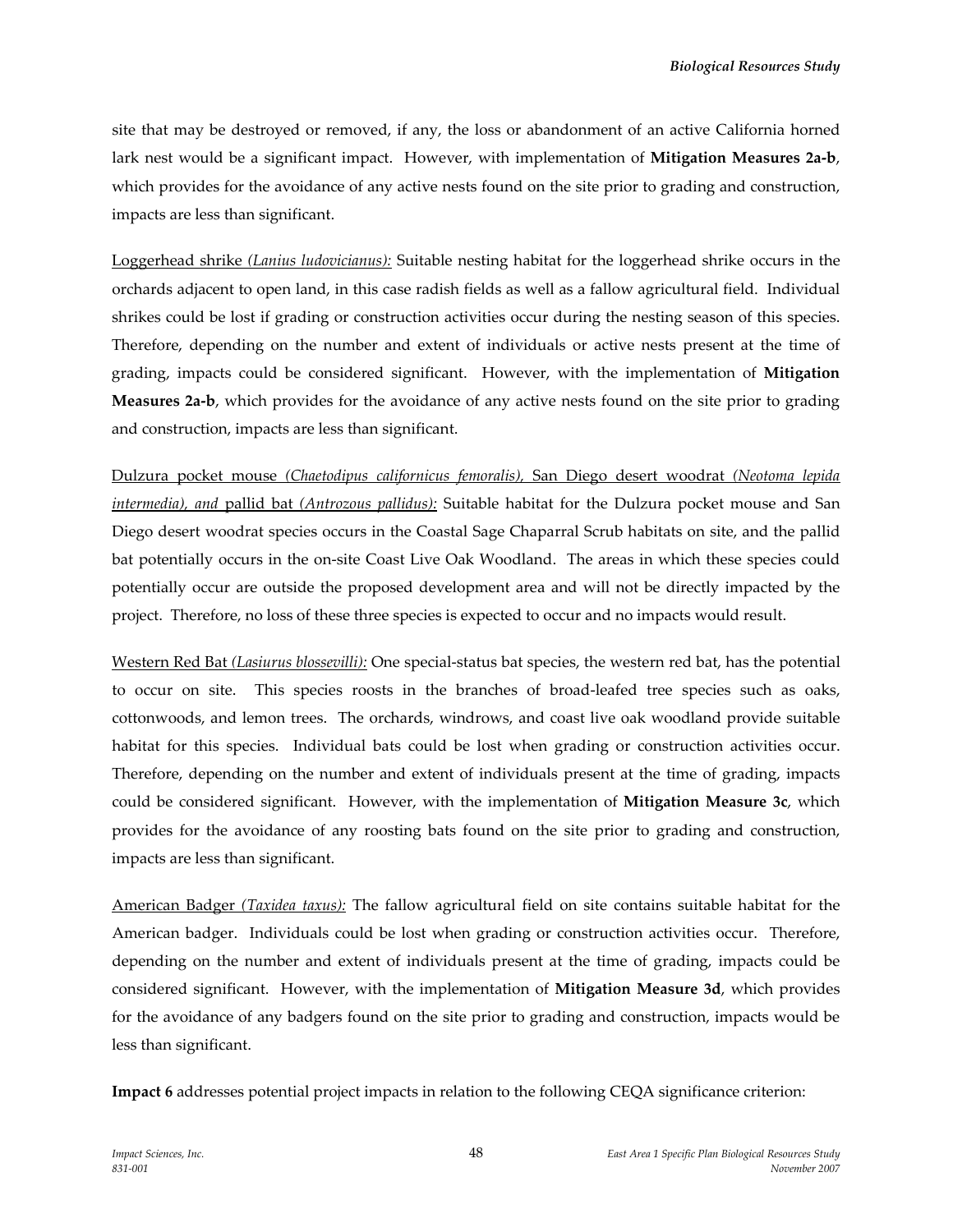*Conflict with any local policies or ordinances protecting biological resources, such as a tree preservation policy or ordinance.*

### *Protected Tree Resources*

150‐200 blue gum, cottonwood, Canary Island date palm, and oak trees that will be under the jurisdiction of the City of Santa Paula occur in several different places on the site. These trees are generally within the Tree Windrow habitats on site, as well as within the Ornamental Landscaping near the existing residential structures. If grading or construction activities occur within the "protected zone" of a protected tree, impacts could be considered significant. However, with the implementation of **Mitigation Measures 4a**; impacts to protected trees would be mitigated to a less than significant impact. There are also jurisdictional trees located within the on‐site Coast Live Oak Woodland and the northernmost tree windrow; however, these trees will not be impacted by the project, as this area is to be preserved as open space in the proposed Specific Plan.

**Impact 7** addresses potential project impacts in relation to the following CEQA significance criterion:

*Have a substantial adverse effect on federally protected wetlands as defined by Section 404 of the Clean Water Act (including, but not limited to, marsh, vernal pool, coastal, etc.) through direct removal, filling, hydrological interruption, or other means.*

### *Jurisdictional Resources*

ACOE review and certification of the Jurisdictional Delineation is required to confirm the findings of the report and to verify ACOE jurisdictional area on the project site. Fill in areas determined by the ACOE to fall under its jurisdiction will require a Clean Water Act Section 404 Nationwide Permit (NWP). Additionally, areas determined to be federally protected by the ACOE will also fall under the jurisdiction of the RWQCB, and a Clean Water Act Section 401 Water Quality Certification (401 Certification) will be required from the RWQCB for impacts to those areas. No impacts will occur within the ACOE jurisdiction of Haun Creek.

Impacts couldoccur to areas of ACOE jurisdiction within Santa Paula Creek, which has been identified as "waters of the United States" by the ACOE (ACOE 2007). Impacts to ACOE jurisdictions in Santa Paula Creek could result from temporary framework during the construction of a bridge crossing the creek bed. Falsework will take place within ACOE jurisdiction, outside of the Santa Paula Creek bottom, but below the ordinary high water mark. These impacts would be short-term, with construction taking place during the non‐rainy season, from April 15 ‐ October 15. With the implementation of **Mitigation Measure 5b**, which requires a NWP, 401 certification, and an Endangered Species Act Section 7 Biological Consultation before work can be conducted within the creek, impacts are less than significant.